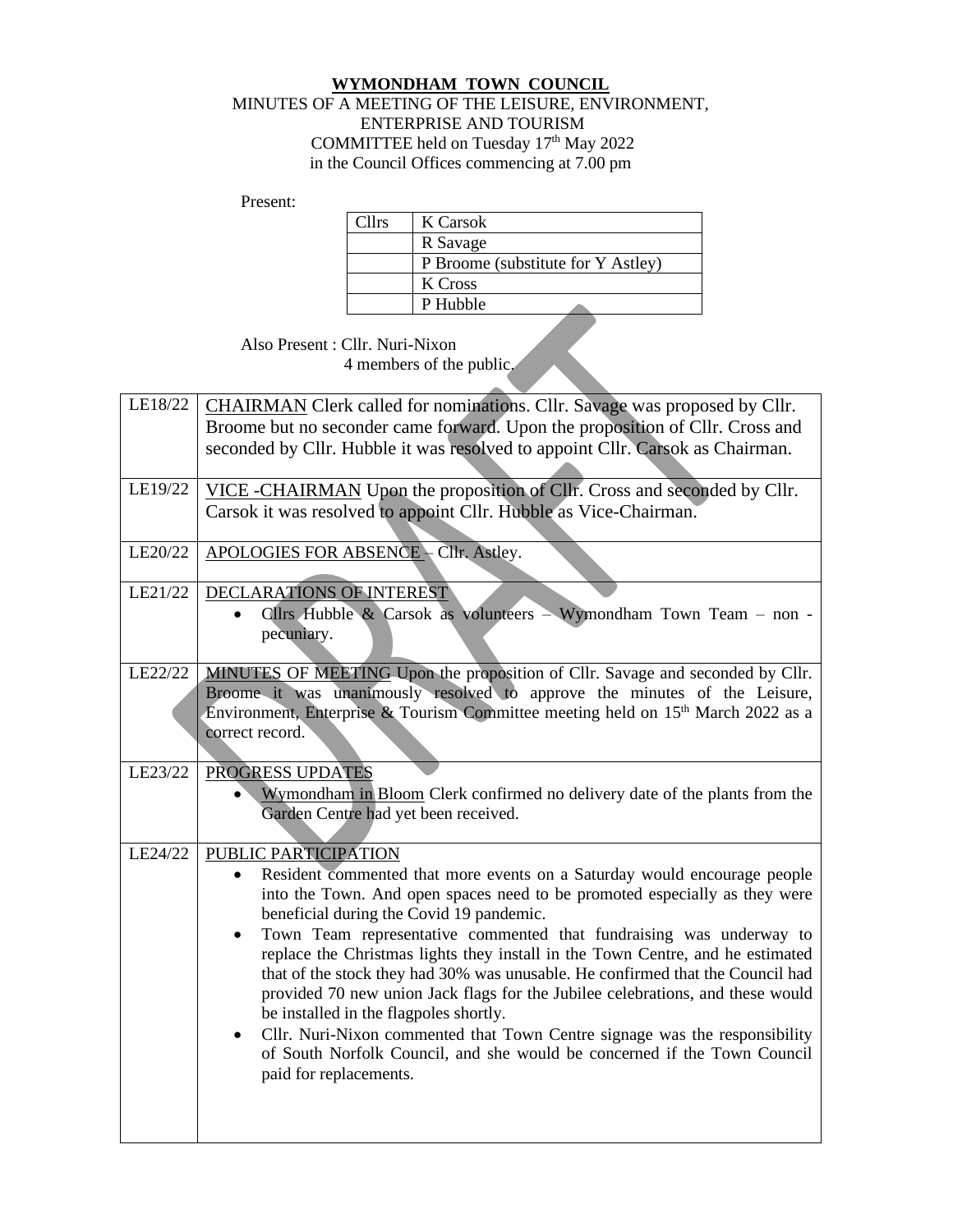| LE25/22 | SOUTH NORFOLK COUNCIL - PUBLIC SPACE PROTECTION ORDER                                                                                                                                                                                                                                                                                                                                                                                                                                                                                                    |
|---------|----------------------------------------------------------------------------------------------------------------------------------------------------------------------------------------------------------------------------------------------------------------------------------------------------------------------------------------------------------------------------------------------------------------------------------------------------------------------------------------------------------------------------------------------------------|
|         | Consultation from South Norfolk Council to re-make a Public Space Protection Order<br>(PSPO) under the Anti-social Behaviour, Crime and Policing Act 2014 was discussed<br>and approved with no amendments. South Norfolk to be requested to provide notices to<br>be placed in public areas.                                                                                                                                                                                                                                                            |
| LE26/22 | SATURDAY MARKETS/EVENTS Discussion took place on the concerns raised by<br>the full Council in respect of this proposal and the need to consider all aspects of<br>administration from marketing through to organisation on the actual day. Cllr. Cross<br>was concerned about timescales and suggested that the first event could take place on<br>23/7/22 with the last event on 3/9/22. Cllr. Savage proposed that those Councillors who<br>had volunteered at the full Council to participate should meet to discuss and agree the<br>finer details. |
| LE27/22 | MARKET PLACE BINS Discussion took place regarding waste bins in the Market<br>Place. It was agreed that a quotation be obtained to replace the bin near the Market<br>Cross and the bin near Big Fry with bins that have lids for consideration at the next<br>meeting of the Committee.                                                                                                                                                                                                                                                                 |
| LE28/22 | JUBILEE DECORATIONS Clerk advised that the Council had purchased 2 large<br>Jubilee flags for the two Town Flagpoles, 70 Union Jack flags for the Town Team to<br>renew on the 70 flag poles they will be putting up and existing bunting was held to<br>decorate the Council offices. After discussion upon the proposal of Cllr. Hubble and<br>seconded by Cllr. Cross it was resolved to purchase £100 worth of Bunting which the<br>Town Team will install in the Town Centre.                                                                       |
| LE29/22 | CHRISTMAS 2022 Discussion took place on in respect of the position of a Christmas<br>Tree, whether it should be in the Market Place or in Priory Gardens or possibly seeking<br>permission to place it at Beckets Chapel. Also, should the tree be a real tree or an<br>artificial one. It was resolved to defer this discussion to the next meeting and for the<br>Clerk to obtain a report on the condition of the large lights installed in the Market place<br>to determine their condition and if requiring replacement, a cost.                    |
| LE30/22 | <b>TOURIST INFORMATION CENTRE Clerk issued visitor attendance figure compiled</b><br>by the TIC staff for the period April 2021 – March 2022. It was agreed that attendance<br>figures for 2018 $\&$ 2019 would be provided for comparison purposes at the next<br>committee. It was felt that the current 'A' frame boards put out are insufficient<br>advertising of the facility and the Council should investigate the cost of having a feather<br>flag.                                                                                             |
| LE31/22 | MINI GUIDE Clerk advised that next reprint will probably be in 3 years' time. Copies<br>have been sent to 20 different Tourist points. Copies to be taken to the Library, Rail<br>Station & Heritage Museum.                                                                                                                                                                                                                                                                                                                                             |
| LE32/22 | <b>TOURISM SIGNAGE</b> Discussion took place on Tourism signage, and it was noted that<br>this is the primary responsibility of South Norfolk Council with a request that they<br>update maps showing businesses in the Town. Future Town-Co-ordinator to look at<br>branding of the Town.                                                                                                                                                                                                                                                               |
| LE33/22 | OPEN SPACES Clerk confirmed that the Council does not have an open spaces policy.<br>Discussion then took place on the different types of activity that could take place from<br>individuals, small family group to organised events such as Yoga or potentially larger<br>activities such as a Fair. It was resolved that the Clerk would look into producing a<br>policy.                                                                                                                                                                              |